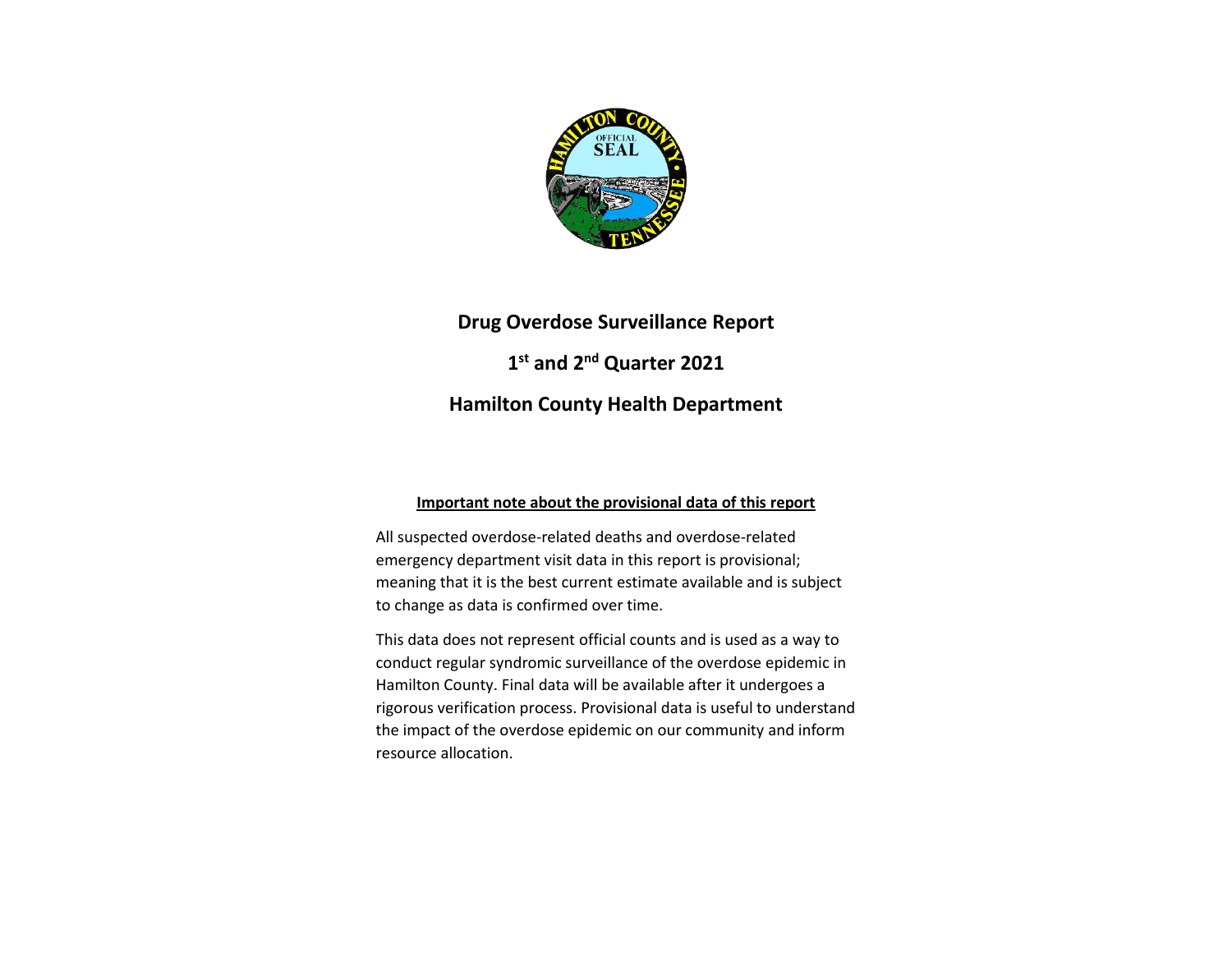

# **January to June 2021** Number of suspected fatal overdoses\***:** 80

\*Includes all overdose incidents that took place in Hamilton County or that occurred at a Hamilton County hospital, includes non-Hamilton county residents





## Cause of Death by Substance



■Polysubstance ■Fentanyl ■Methamphetamine ■Other











Source: Hamilton County Medical Examiner's Office, Q1 & Q2 2021. Prepared by Hamilton County Health Department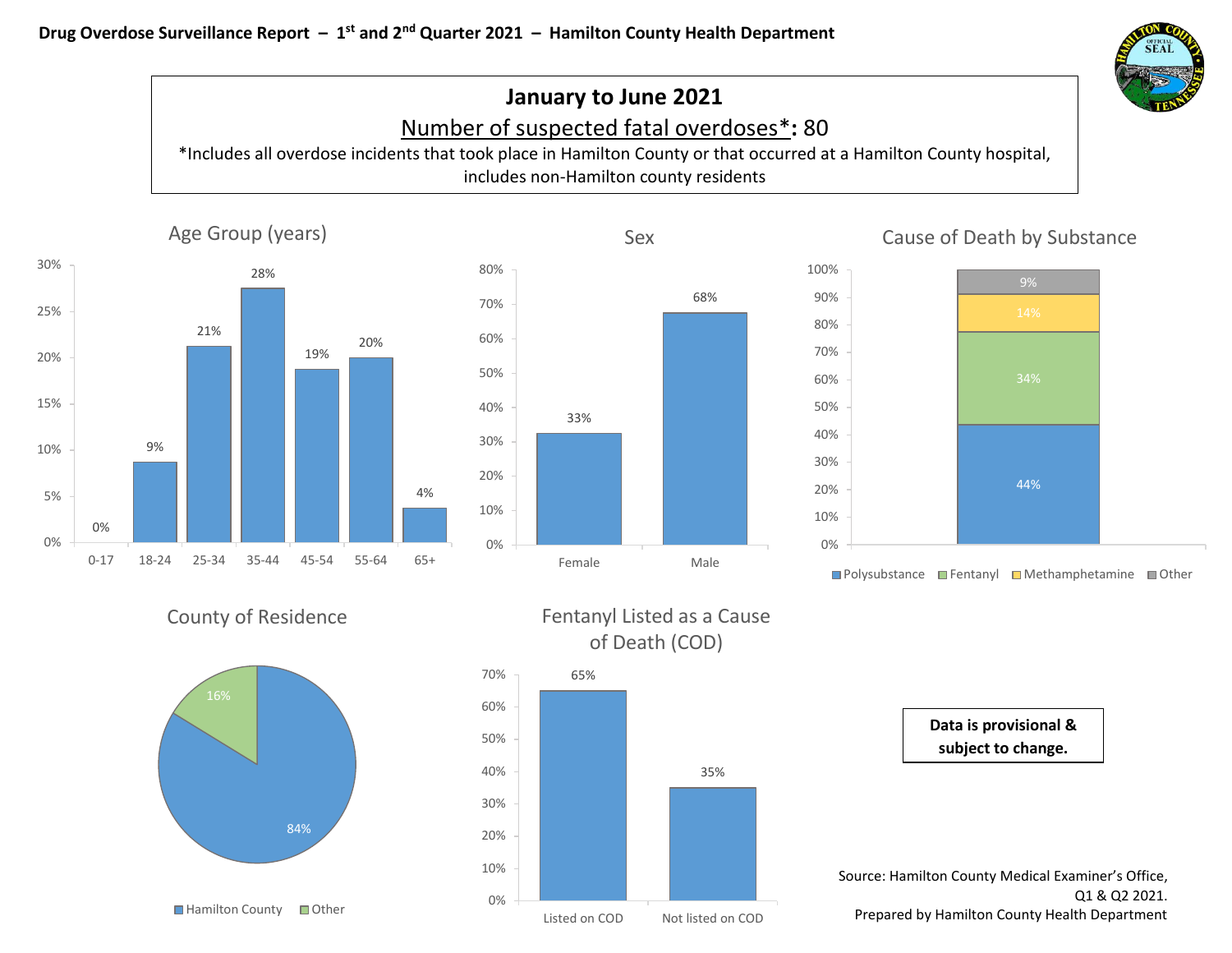

# Heat Map of Overdose Deaths by Incident Zip Code



**Data is provisional & subject to change.**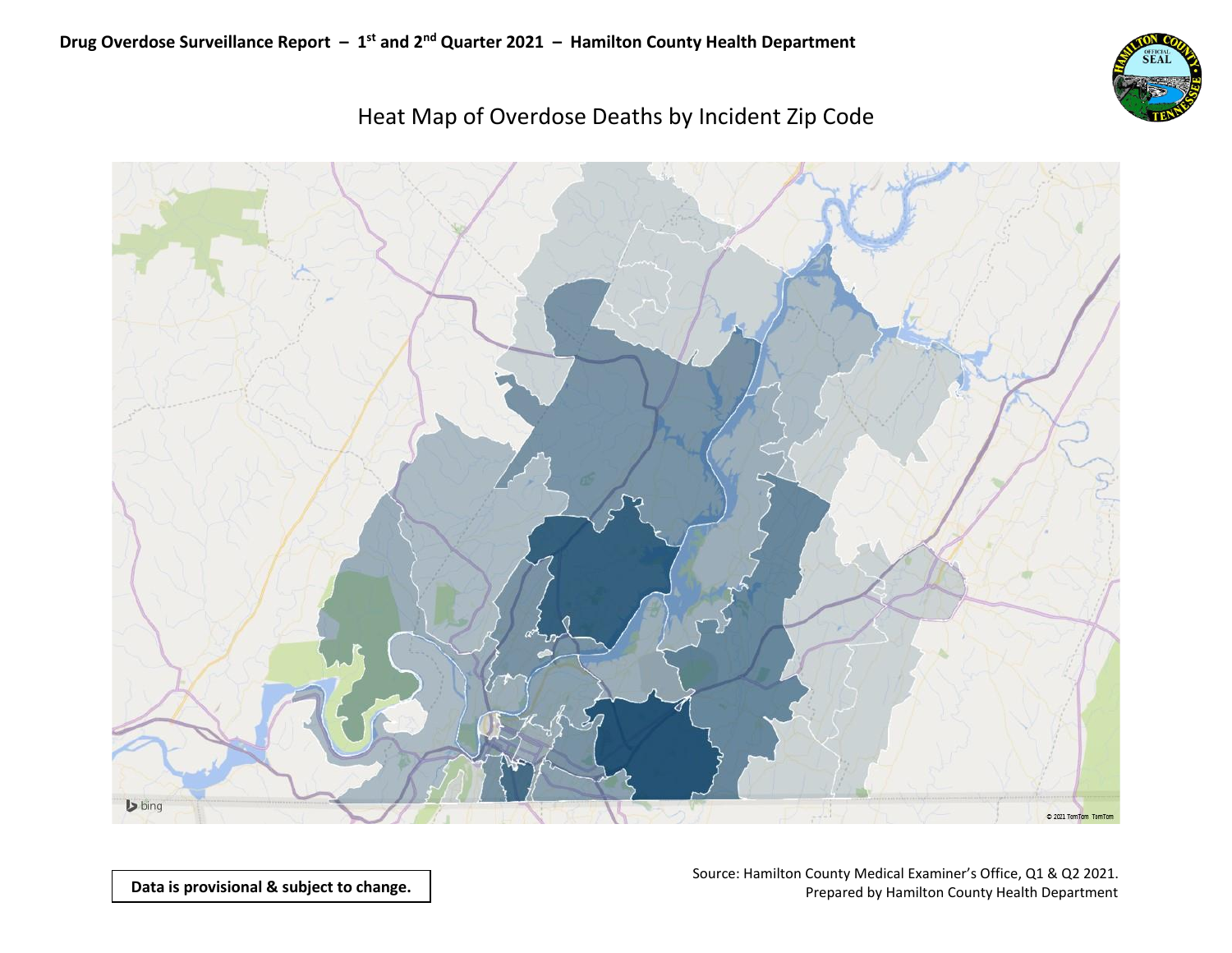

# **January to June 2021** Number of nonfatal drug overdose emergency department visits\***:** 332 \*Includes all Hamilton County hospital visits, includes non-Hamilton county residents

65%



Sex





\*\*Drug category totals do not equal total number of nonfatal ED visits due to polysubstance use.

**Data is provisional and subject to change.**

Source: ESSENCE-TN Hamilton County, Q1 & Q2 2021. Prepared by Hamilton County Health Department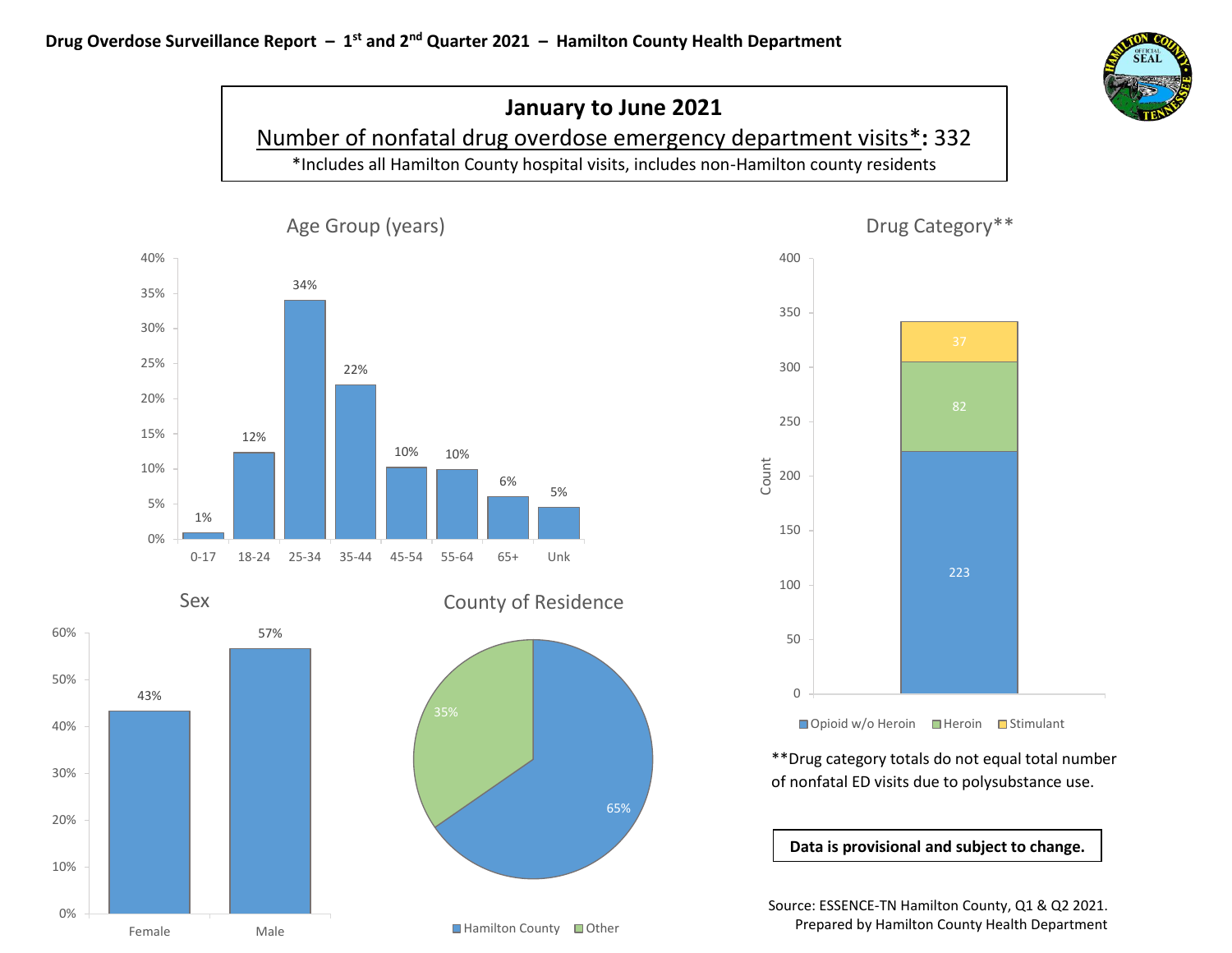

## Heat Map of Nonfatal Overdose-Related Emergency Department Visits by Hamilton County Resident Zip Code

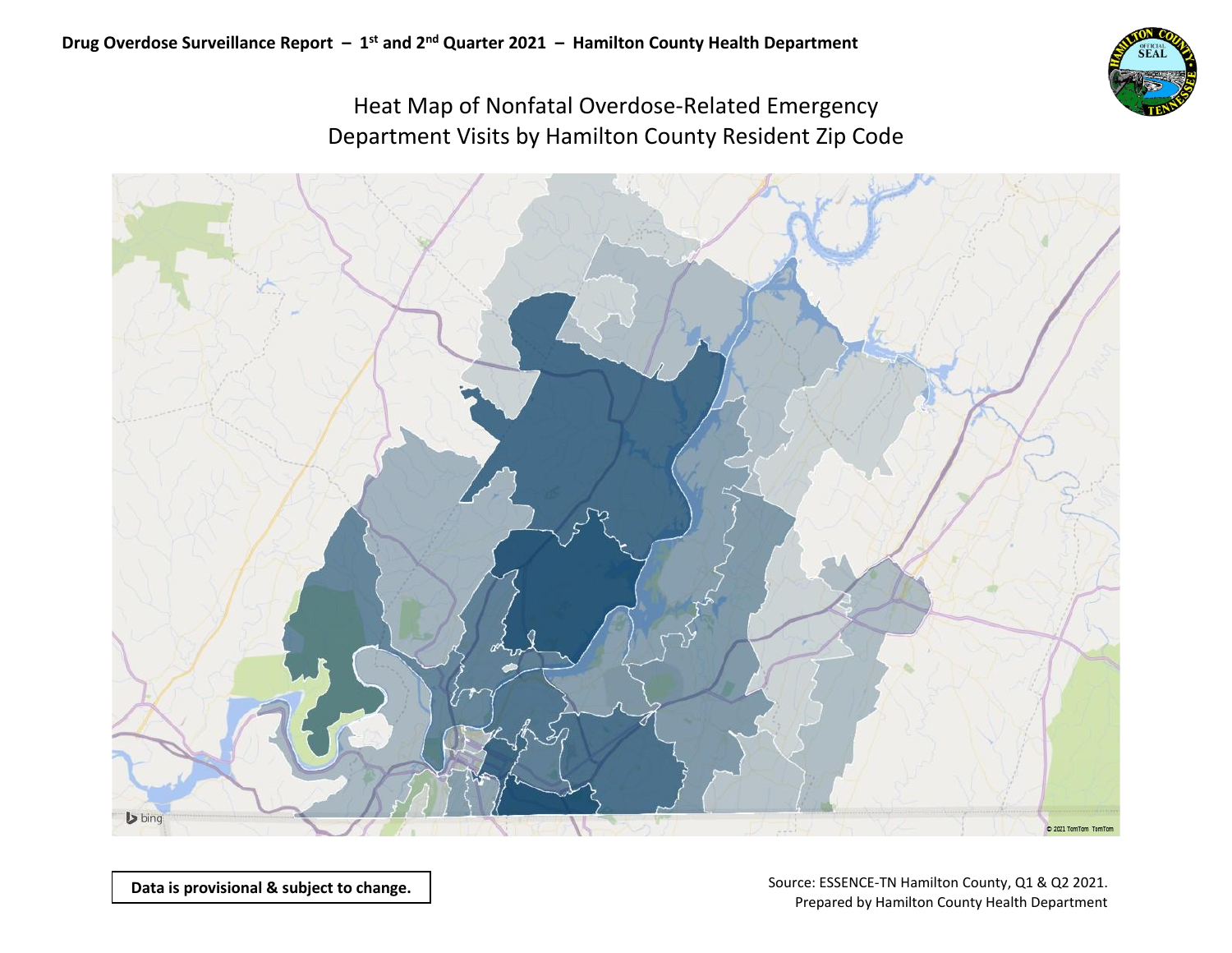

## **Resources for the Public**

## **Tennessee REDLINE**

A free, 24/7, confidential resource to receive accurate addiction information and treatment and resource referrals. Call or text: 1.800.889.9789 Website:<https://www.tn.gov/behavioral-health/substance-abuse-services/prevention/tennessee-redline.html>

## **Naloxone Training**

Sign up for an Overdose Prevention and Naloxone training through the Hamilton County Coalition: <https://www.hccoalition.org/overdose-awareness-trainings>

## **Overdose Signs**

-Not responsive -Fingertips or lips turn blue or gray -Slow, shallow, or no breathing -Gurgling or snoring sounds -Faint or no pulse

## **Responding to an Overdose**

-Call 911

-If you have naloxone and have received TDH's training, give the person naloxone and perform rescue breathing

-If no response after 2-3 minutes, give a second dose of naloxone

-Do not leave the person alone (help will arrive)

-If the person starts to breathe or becomes more alert, lay the person in the recovery position: put the person slightly on their left side so that their body is supported by a bent knee with their face turned to the side and bottom arm reaching out to stabilize

## **Additional Resources**

Visit the Hamilton County Health Department's Overdose Prevention webpage for additional resources <https://health.hamiltontn.org/en-us/communityhealth/educationwellnessprograms/overdoseprevention.aspx>